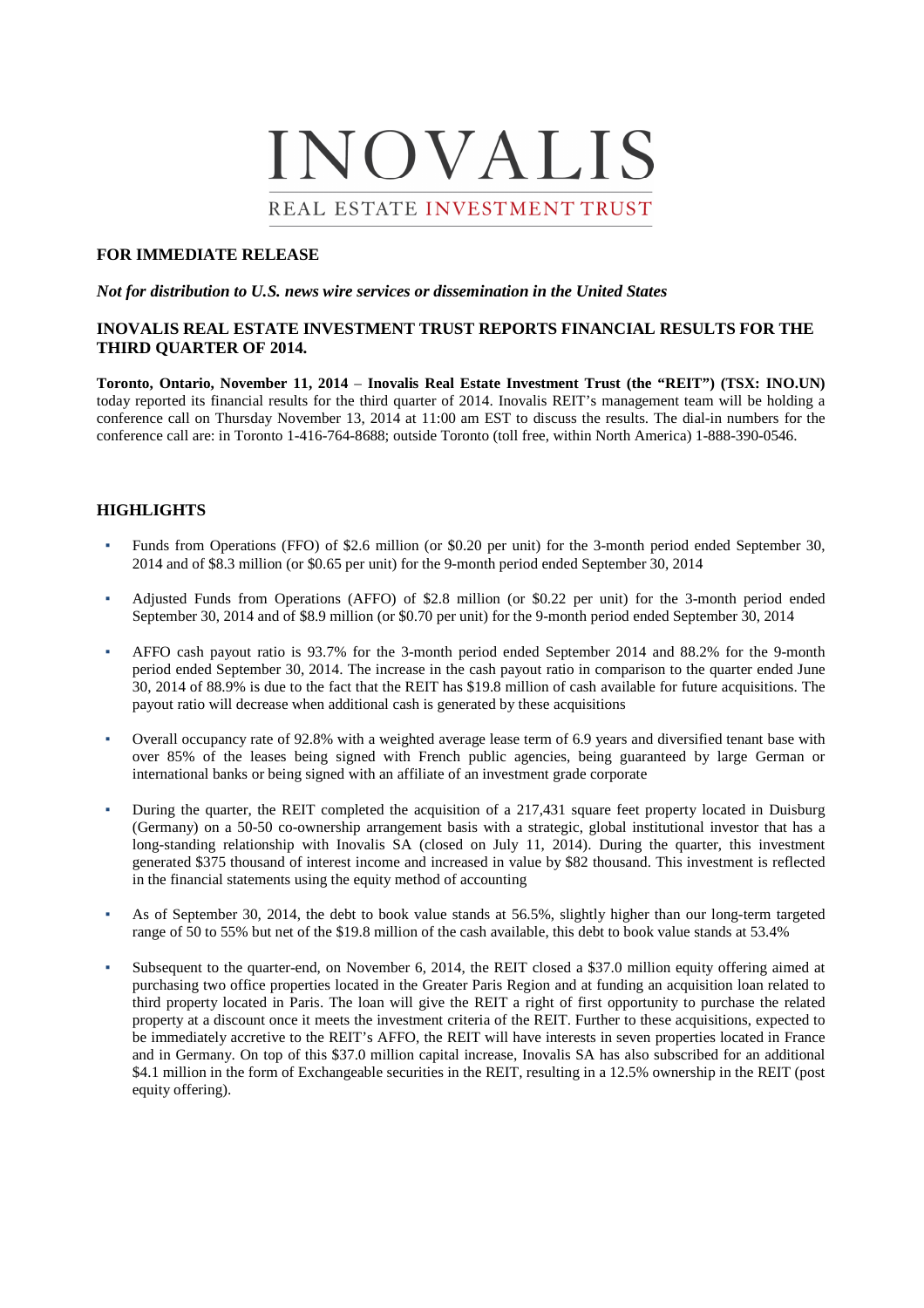## **OPERATING AND FINANCIAL SUMMARY**

| (thousands of CAD\$ except per Unit and other data) As at | September 30,<br>2014 | Dec. 31, 2013  |
|-----------------------------------------------------------|-----------------------|----------------|
| Operational information                                   |                       |                |
| Number of properties                                      | 5                     | $\overline{4}$ |
| Gross leasable area (sq.ft)                               | 638,227               | 529,267        |
| Occupancy rate (end of period) $(2)$                      | 92.8%                 | 96.0%          |
| Weighted average lease term                               | 6.9 years             | 7.5 years      |
| Average capitalization rate $(3)$                         | 7.2%                  | 7.6%           |
| Financing information                                     |                       |                |
| Level of debt (debt-to-book value) $(4)$                  | 56.5%                 | 44.2%          |
| Level of debt (debt-to-book value, net of cash) $(4)$     | 53.4%                 | 42.8%          |
| Weighted average term of principal repayments of debt     | 8.6 years             | 4.2 years      |
| Weighted average interest rate (5)                        | 2.24%                 | 1.44%          |
| Interest coverage ratio <sup>6</sup>                      | 3.3 x                 | 4.0 x          |

|                                                             | 3-month period ended  |                       | 9-month period ended  |                               |
|-------------------------------------------------------------|-----------------------|-----------------------|-----------------------|-------------------------------|
| (thousands of CAD\$ except per Unit and other data)         | September 30,<br>2014 | September 30,<br>2013 | September 30,<br>2014 | September 30,<br>$2013^{(1)}$ |
| Operating results                                           |                       |                       |                       |                               |
| Rental income                                               | 4,291                 | 4,409                 | 13,836                | 7,893                         |
| Net rental income                                           | 4,608                 | 4,825                 | 12,759                | 7,158                         |
| Profit/(Loss) for the period                                | 2,158                 | 5,699                 | (4,829)               | 13,426                        |
| Funds from Operations (FFO) $(7)(8)$                        | 2,554                 | 2,467                 | 8,284                 | 4,424                         |
| Adjusted Funds from Operations (AFFO) $(7)(8)$              | 2,812                 | 2,848                 | 8,932                 | 5,285                         |
| FFO per Unit (diluted) $(7)(8)(9)$                          | 0.20                  | 0.20                  | 0.65                  | 0.35                          |
| AFFO per Unit (diluted) $(7)(8)(9)$                         | 0.22                  | 0.23                  | 0.70                  | 0.42                          |
| <b>Distributions</b>                                        |                       |                       |                       |                               |
| Declared distributions on Units and Exchangeable securities | 2.635                 | 2.596                 | 7.874                 | 4.924                         |
| Declared distribution per Unit (diluted) <sup>(9)</sup>     | 0.21                  | 0.21                  | 0.62                  | 0.39                          |
| AFFO payout ratio $(7)$                                     | 93.7%                 | 91.2%                 | 88.2%                 | 93.2%                         |

(1) As the initial properties were purchased in April 2013, the 9-month period ended September 30, 2013 comprised only 167 days

(2) Taking into account the Vendor Lease, occupancy rate is 95.2% as of September 30, 2014

(3) Calculated on annualized rental income (based on rental income for the passing quarter)

(4) Debt-to-book value is defined as total debt divided by total assets. Debt-to-book value, net of cash, is defined as total debt divided by total assets, each of which excludes \$19.8 million of cash and equivalent at September 30, 2014. Takes into account 50% interest in the Duisburg property

(5) Calculated as the weighted average interest rate paid on the finance leases and the mortgage loans

(6) Calculated as net rental income adjusted for IFRIC 21 plus interest, less general and administrative expenses, divided by interest expense on the financial leases

(7) FFO and AFFO are key measures of performance used by real estate companies. However, they are not defined under IFRS, do not have standard meanings and may not be comparable with other industries or issuers

(8) The reconciliation of FFO and AFFO to net income can be found under the section *Non-IFRS Financial Measures* of the MD&A for the quarter ended September 30, 2014

(9) Based on the weighted average number of Units, i.e. 12,775,265 and 12,726,321 for the 3-month and 9-month periods